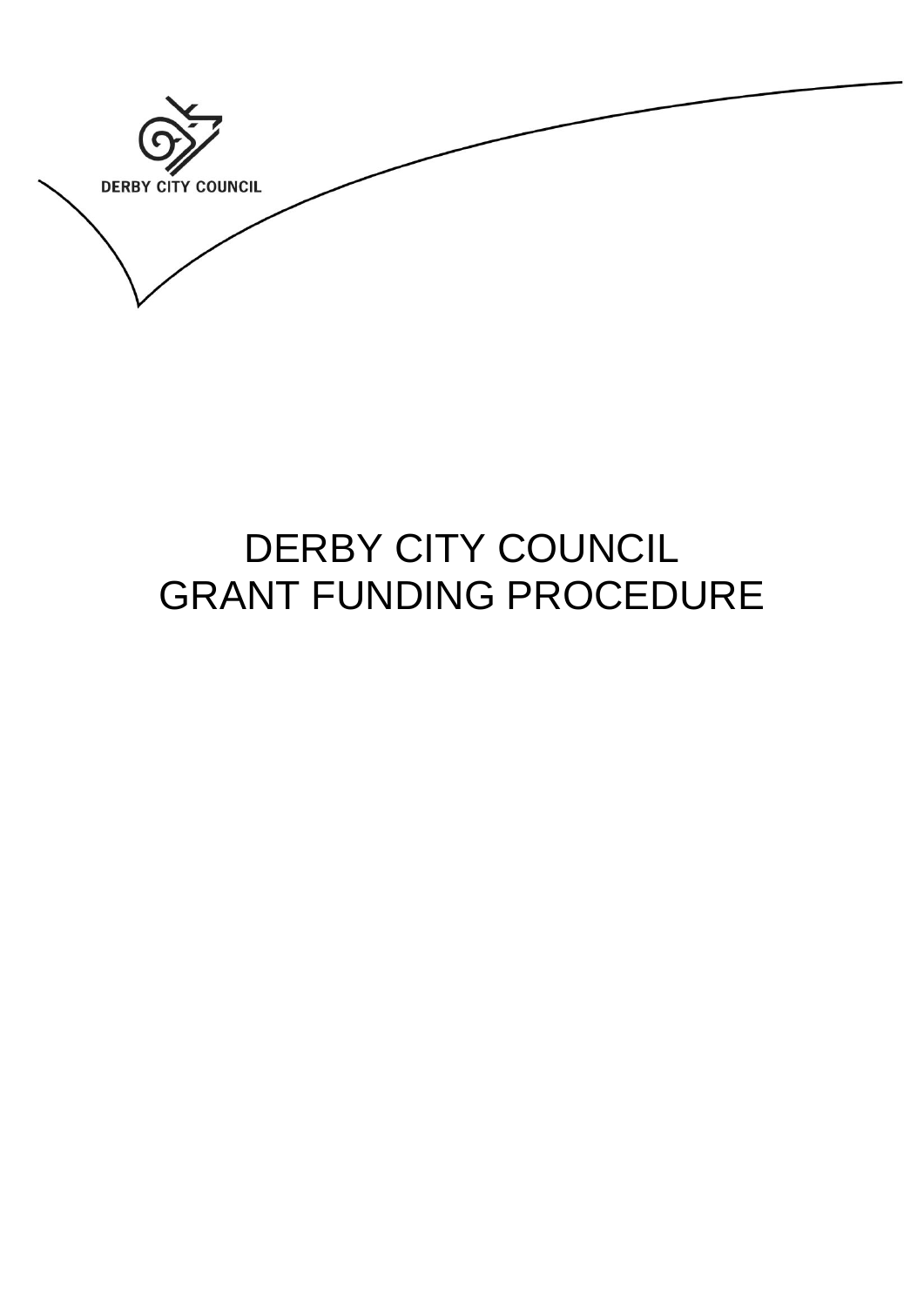# **CONTENTS**

- **1. Introduction**
- **2. Key and non key decisions**
- **3. Joint funding with Primary Care Trusts**
- **4. Compact Performance Checklists**
- **5. Application forms, guidance and criteria**
- **6. Advertising grant funding opportunities**
- **7. Appraisal panels and scoring applications**
- **8. Recommendations**
- **9. Funding Agreements**
- **10. Monitoring and Review**
- **11. Final Year Review**

**Appendix A – Supporting documents**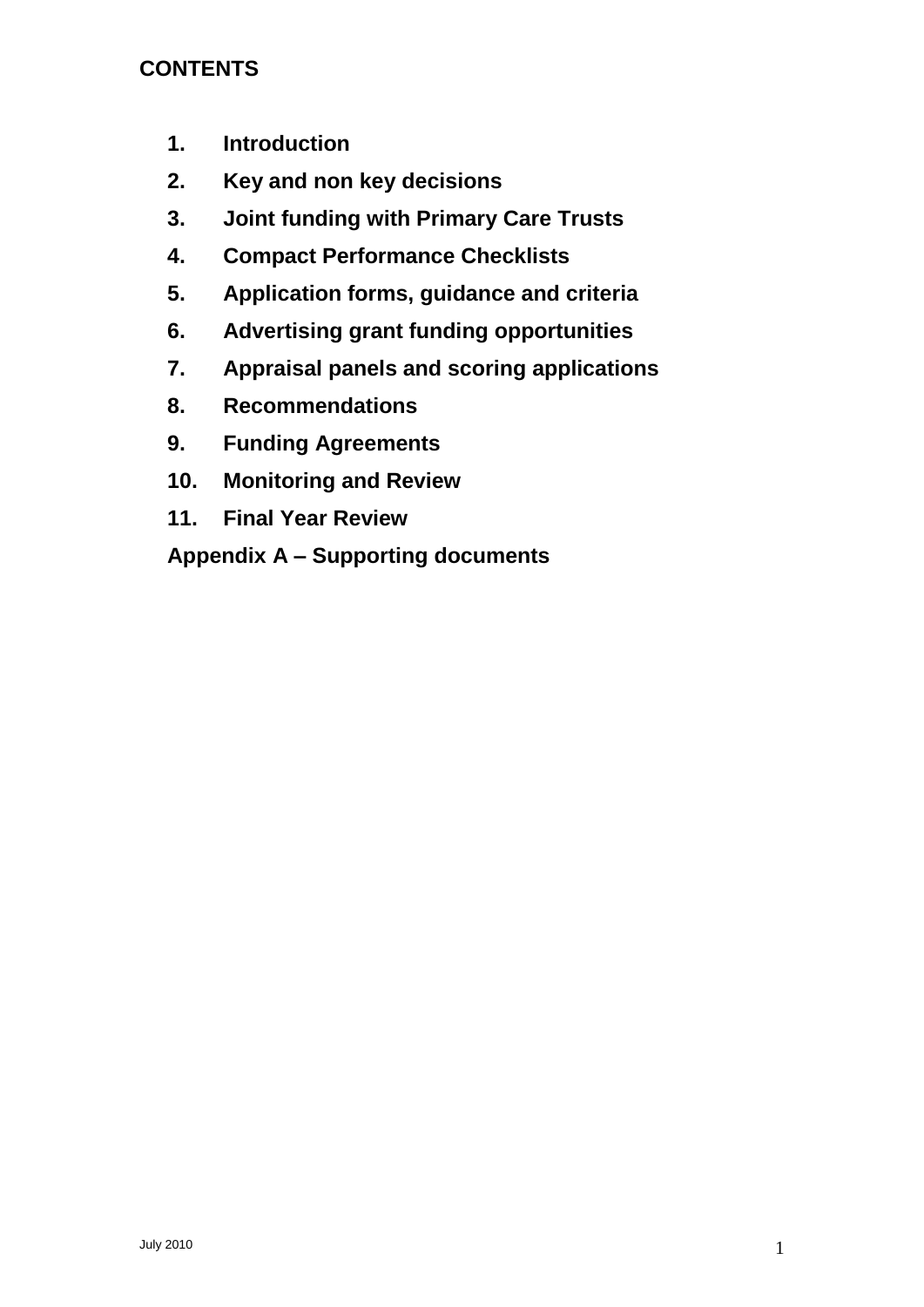#### **1. Introduction**

- 1.1 The Grant Procedure Rules are to be used in conjunction with the Council's Commissioning Framework for the Voluntary and Community Sector (VCS), to provide guidance and support for all Council Officers involved in the allocation and management of Council Grant Funding programme. For the purposes of this document, the Voluntary and Community Sector should be understood to include social enterprise.
- 1.2 The Commissioning Framework for the VCS provides guidance on whether a service should be procured, in which case Contract Procedure Rules apply, or whether it should be Grant Funded, in which case these Grant Funding Procedure rules apply.
- 1.3 Employees and Council Members should familiarise themselves with the Commissioning Framework for the Voluntary and Community Sector, and the Derby Compact and understand how they impact on their area of work, prior to implementing Grant Procedures or Contracting with the VCS.
- 1.4 Grant Funding Procedure Rules have the following primary objectives:
	- To ensure that the Council can demonstrate that it fulfils its duty of achieving value for money
	- To ensure that allocation and management of grant funding complies with the principals set out in the Derby Compact
	- To ensure that the process for the allocation of grant funding complies with the Council's Constitution
	- To provide rules and procedures which protect Members and Officers of the Council from any allegation of acting unfairly or unlawfully
- 1.5 Grant Funding Procedure rules apply when funds are allocated to the VCS which are not required to be formal tender as outlined the Council's Commissioning Framework.
- 1.6 Grant Funding Procedure rules will also apply where the Council is part of a partnership (e.g. Derby Community Safety Partnership) and the lead agency or accountable body for the funds which are to be allocated.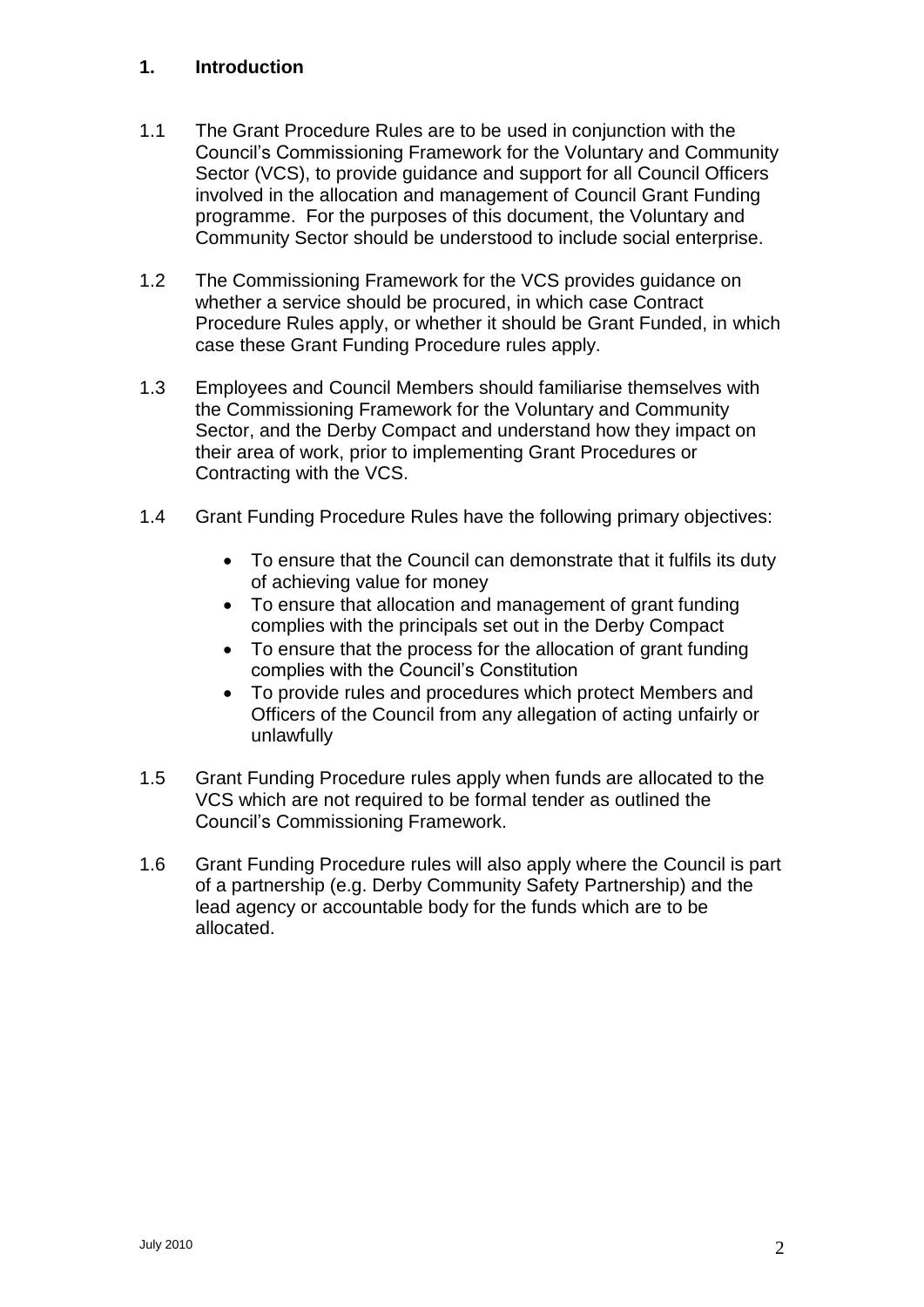#### **2. Key and Non Key Decisions**

- 2.1 Details on the process for non-key decision can be found in the Council's Constitution (Part 4, Page 29, Section AI19 of Derby City Council's constitution) and are as follows.
	- any decision in relation to an executive function which results in the Council incurring expenditure which is, or the making of savings which are, significant, having regard to the Council's budget for the service or function to which the decision relates
	- or
	- any decision that is likely to have a significant impact on two or more wards within the Council
- 2.2 'Significant impact on two or more wards' means any decision which is likely to have a significant positive or negative impact in environmental, physical, social or economic terms on people living or working in communities in two or more wards. This includes policies, procedures and strategies not included in the policy framework other than minor policies and procedures that do not have a significant impact on two or more wards.

Any decision involving the making of a grant or loan over £25,000 to any voluntary body will be deemed to have a significant impact on two or more wards.

#### **Key Decisions**

- 2.3 All grant recommendations of over £25,000, must be taken to Council Cabinet to ensure public accountability. The Council Cabinet Report must set out the rationale for the recommended funding and follow the prescribed template.
- 2.4 Decisions to award multi-year grant revenue funding (eg 2 or 3 years) for a new service or project should be taken to Council Cabinet following an application process, irrespective of the amount of funding involved. This rule applies whether the idea for the project was initiated by the VCS, or by the Council / NHS Derby City. A 'closed' application process should only be used where it is clear that there are no other potential providers with the necessary experience and capacity to deliver the service, for example, where it is known to be only one organisation providing specialist services for a particular client group.

#### **Non Key Decisions**

2.5 Where the Council acts as the lead agency for joint grant funding, or provides grant funding independently, decisions on grant funding of under £25,000, which do not have a significant impact on two or more wards can be made by a chief officer, in accordance with delegated powers, but only in consultation with the relevant Cabinet Member.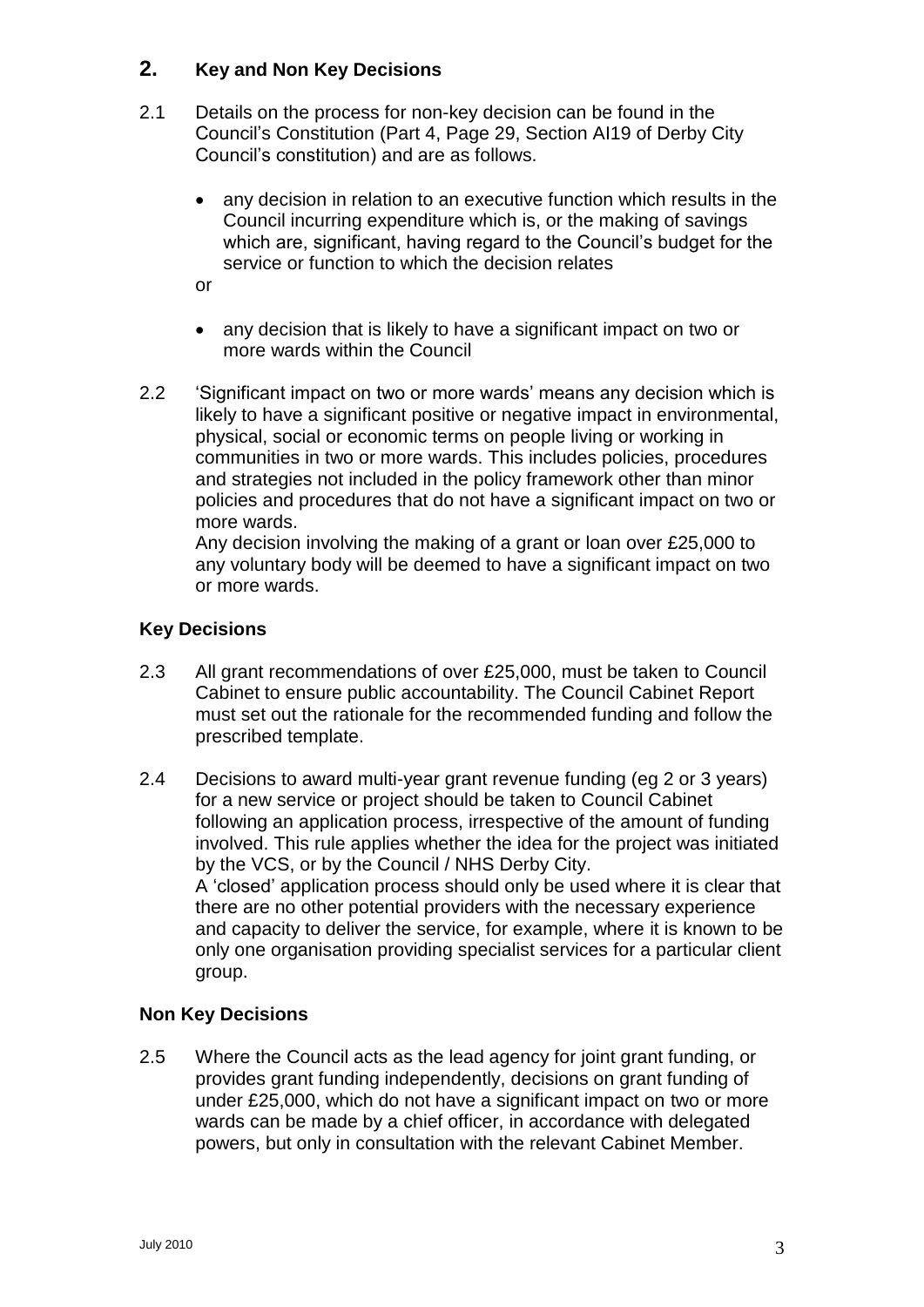Where non key delegated decisions are taken to award grant funding of up to £25,000, without taking the decision through Council Cabinet, the reasons for the decision must be contained within a report and a written record must be made both of the chief officer decision and of the approval of the Cabinet Member.

Non-key delegated powers to award grant funding of up to £25,000 should only be used in the following circumstances:

• Where it is necessary to increase the value of an existing grant funding agreement, to ensure continuity of services and / or to maintain the viability of a voluntary sector organisation, which is known to provide good value for money services, monitored under an existing agreement.

Or

 To award small grants or to award grants for one-off capital expenditure or single year revenue funding, following a formal application process.

#### **3. Joint funding with Primary Care Trusts**

- 3.1 Where NHS Derby City or Derbyshire County PCT acts as the lead agency for grant funding, a Section 76 grant funding agreement should be used.
- 3.2 Where the Council is the lead agency in a joint agreement, a Section 256 grant funding agreement should be used.
- 3.3 A Section 75 agreement may also be used for pooled budgets.

#### **4. Compact Performance Checklists**

- 4.1 The Compact Performance Checklists make it easy to assess whether officers are using the Compact in a practical way and to plan partnership working, ensuring that grant funding, commissioning and procurement processes and engagement activities comply with the principles and commitments set out in the Derby Compact. Before using these checklists you need to make yourself familiar with the Derby Compact. A Compact Checklist should be used whenever you undertake the following:
	- Setting up a new cross-sector partnership
	- Engaging in wide communication, including consultation
	- Developing, amending or reviewing an existing strategy, policy or project
	- Running a grant funding programme or changing grant funding processes
	- Running a formal procurement or tendering process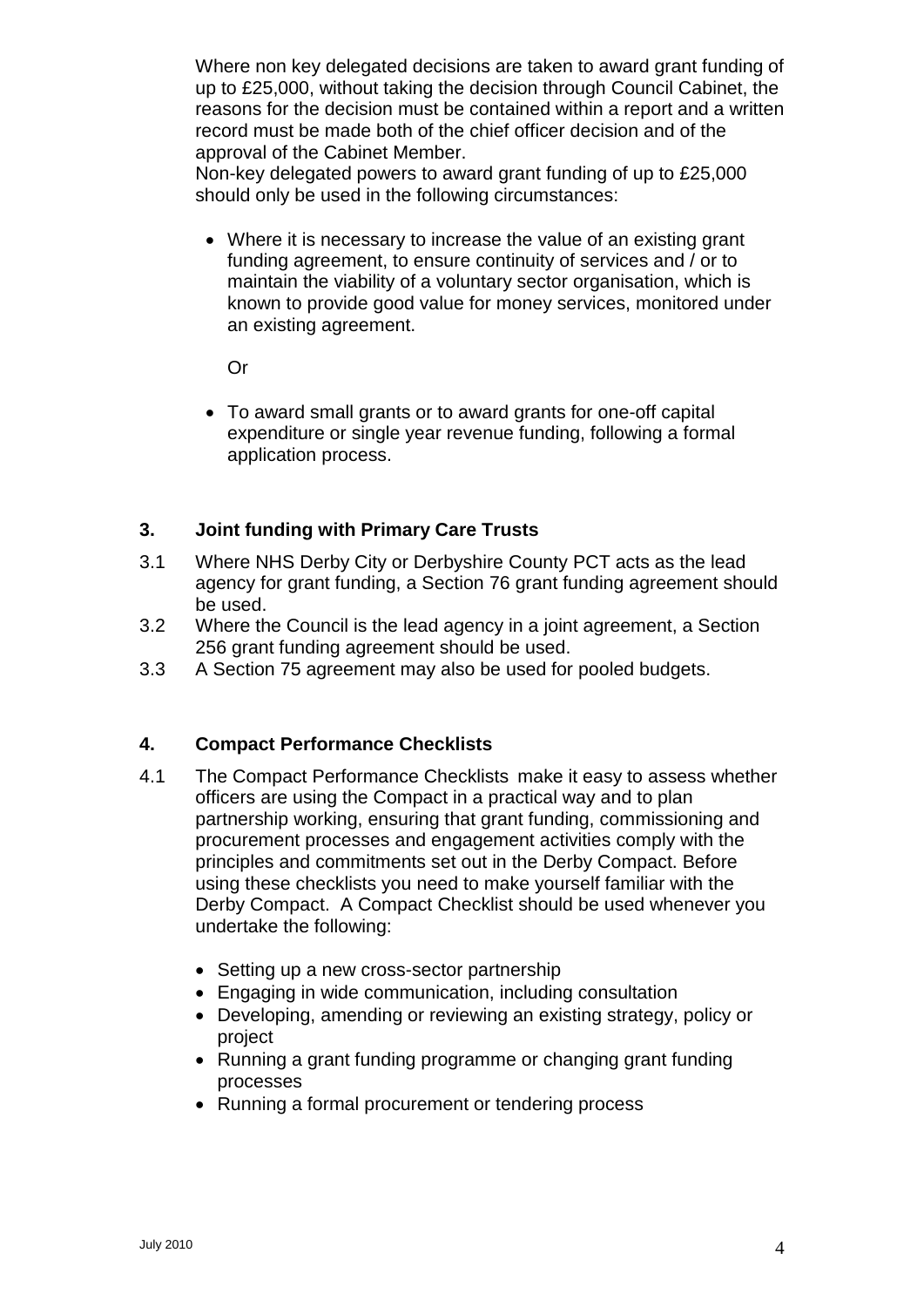#### **5. Application Forms, Guidance and Criteria**

- 5.1 A corporate application form and guidance template has been devised by the Compact Implementation Network (CIN). The CIN is made up of officers with responsibility for grant funding and partnership working with the Voluntary and Community Sector from across all departments of the Council and NHS Derby City. Use of these application form and guidance templates are a mandatory requirement for processing grants. A copy of these documents can be obtained by contacting a member of the Voluntary Sector Team on 01332 255669 or [voluntarysectorteam@derby.gov.uk](mailto:voluntarysectorteam@derby.gov.uk)
- 5.2 Clear eligibility criteria need to form the basis of funding decisions and should be based on Corporate and / or Directorate objectives. These need to be made available to potential applicants in appropriate formats.

## **6. Advertising Grant Funding Opportunities**

- 6.1 There must be at least six weeks from the issuing of publicity, or notification to funded organisations, to the deadline for funding any new application.
- 6.2 All grant funding opportunities must be advertised, as a minimum, on the Derby City Council website [\(www.derby.gov.uk\)](http://www.derby.gov.uk/) and through the Derby City Partnership e-bulletin.
- 6.3 Where possible, application forms and guidance should be made available for download on the Derby City Council website [\(www.derby.gov.uk\)](http://www.derby.gov.uk/)

## **7. Appraisal Panel and Scoring Applications**

- 7.1 The appraisal panel assessing grant applications should be made up of officers of the Council and / or the PCT / other Local Authority for joint schemes and the Cabinet Member of the relevant programme area and members of the VCS where appropriate.
- 7.2 A scoring method may be adopted by the appraisal panel. It is advised that the scoring system should reflect the desired outcomes of the funding stream.

#### **8. Recommendations**

8.1 All recommendations should be authorised as outlined in section 2 of this guidance.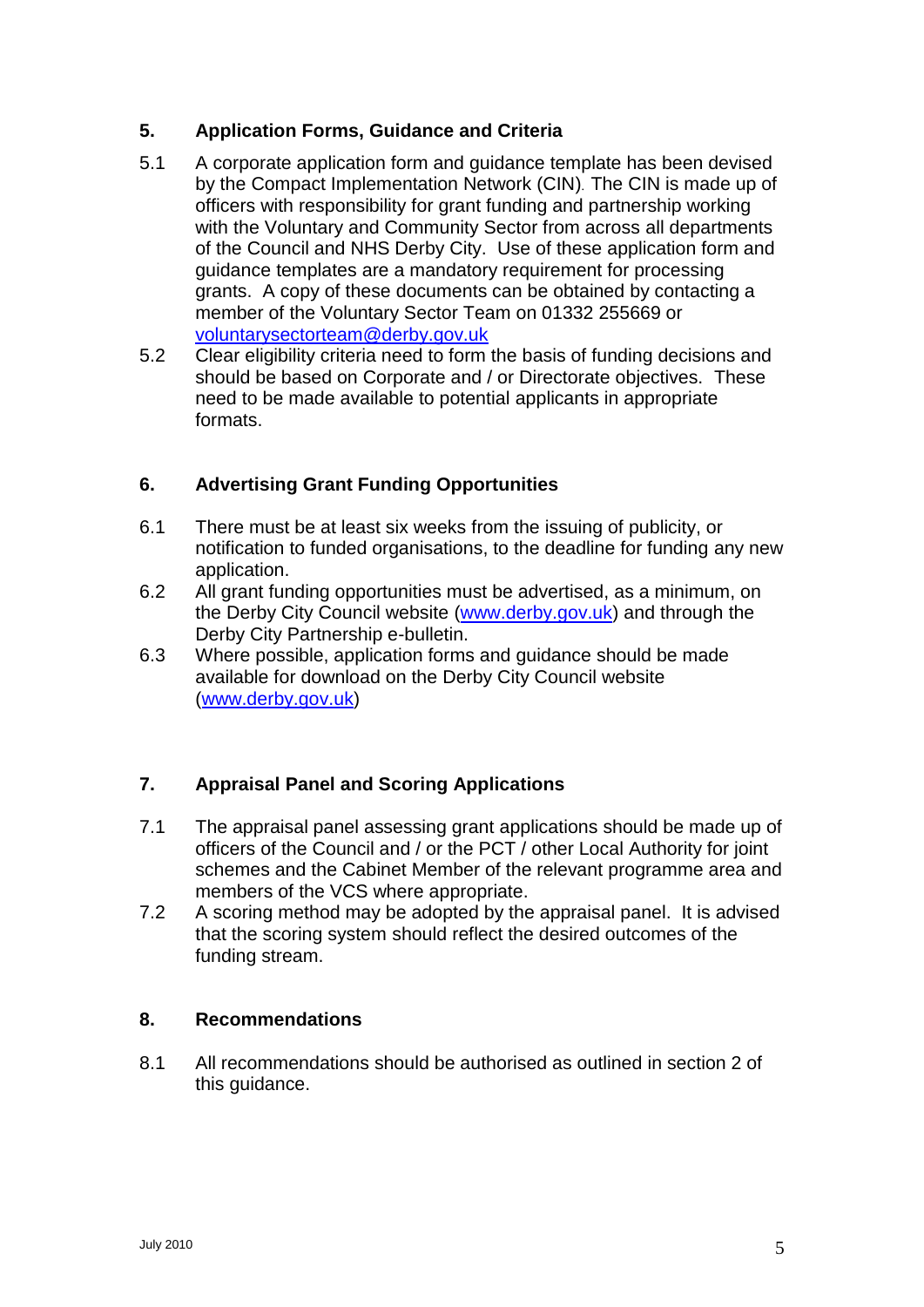#### **9. Funding Agreements**

- 9.1 There are three Funding Agreement templates which can be used depending on the level of funding allocated. These are as follows:
	- $\bullet$  Up to £5,000
	- Between £5,001 and £25,000
	- Over £25,000
- 9.2 Prior to the issue of a Funding Agreement, the funded organisation should complete Form One - Preliminary Check, to ensure that all basic requirements and standards are in place before the project or service commences.
- 9.3 Terms and conditions of funding are standard and should not be changed without prior approval from a solicitor in the Council's legal section.
- 9.4 The service description should be amended to meet the needs of the funding stream, desired outcomes negotiated around the service to be provided.
- 9.5 Copies of all the funding agreement template are available from the Voluntary Sector Team. Telephone 01332 255669 or email [voluntarysectorteam@derby.gov.uk](mailto:voluntarysectorteam@derby.gov.uk)

#### **10. Monitoring and Review**

General principles

- 10.1 The Council is committed to joining up and streamlining how projects are monitoring and evaluated. Appropriate levels and frequency of monitoring and evaluation should take place to ensure that VCS organisations are delivering a good quality of service, that they are meeting their objectives and provides the opportunity to adopt services to reflect current and changing priorities.
- 10.2 A number of principles underpin the framework for monitoring and evaluating services to ensure a cycle of continuous improvement, development and a degree of flexibility. This approach will ensure the individuality of VCS organisations and the unique services they provide. The Council also ensure compliance with agreed joint principles as set out in the Compact.

Principles of monitoring and evaluation include:

- Proportionality the degree of information required should be in relation to the size and complexity of the service funded
- A clear, agreed monitoring framework should be established from the outset and agreed between the commissioner and the provider
- Relevant, necessary and useful information only should be collated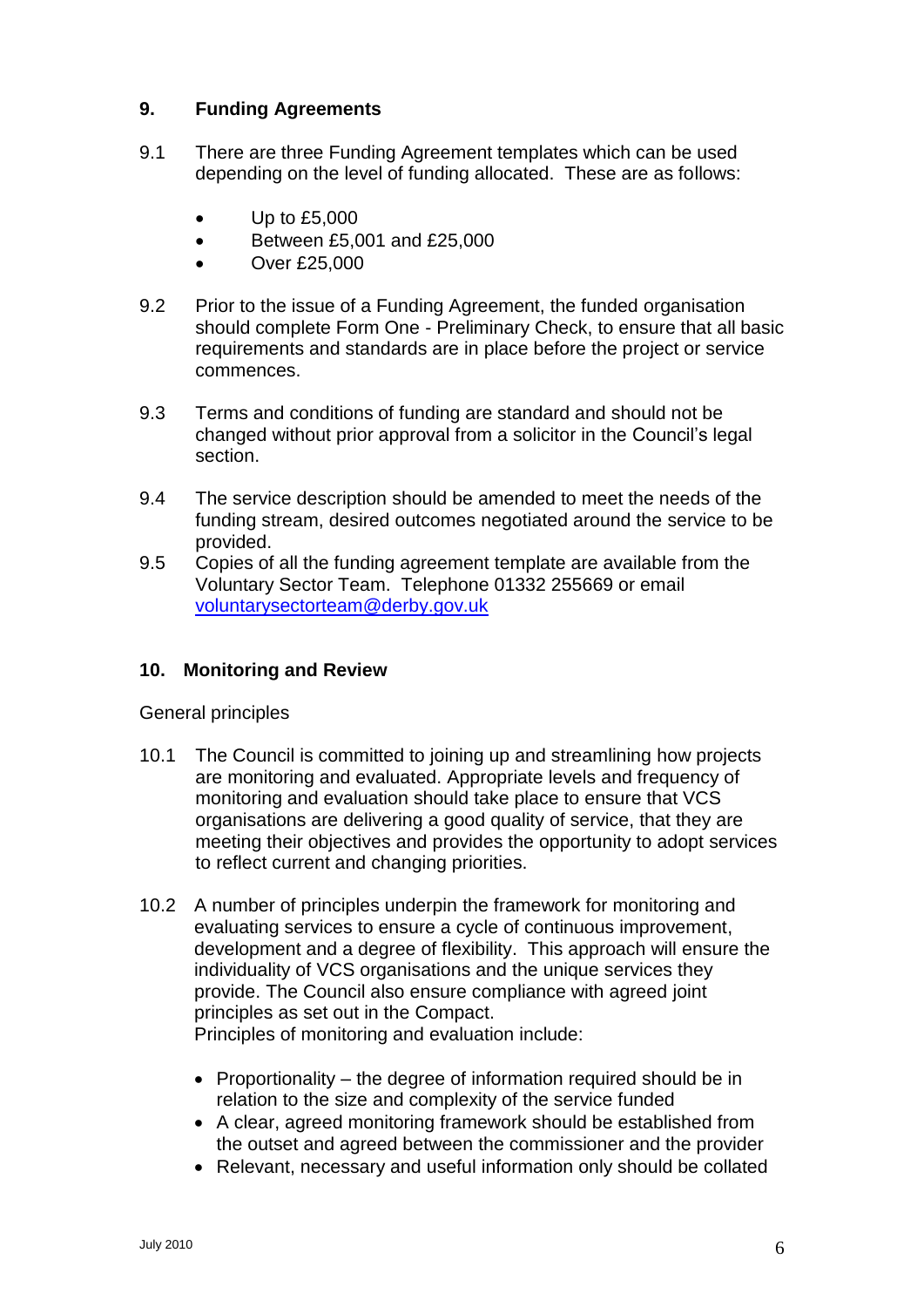- The results of monitoring need to feed back into the planning process
- Duplication of monitoring requirements between funders should be avoided and other internal and external quality frameworks should be taken into consideration
- Monitoring should be outcome-focussed, linked to targets and strategic priorities
- Monitoring should be part of a continuous improvement cycle, where information is evaluated and changes / developments are implemented as a result
- Contingency planning should be undertaken, in the event that demand / activity is above or below expected.
- Additional support may be needed in the early stages and the Council should encourage organisations to discuss any problems at an early stage.

#### **11. Final Year Review**

- 11.1 During the final year of each Funding Agreement, a final year review should be undertaken which will form the recommendation for future funding.
- 11.2 The Final Year Review form has been designed to enable Voluntary Sector Organisations (VSO) to self assess their performance. The form should therefore be sent to each VSO, returned to the Council officer responsible for managing the project and a meeting scheduled which the VCO and partner agencies, where appropriate, to discuss further.
- 11.3 The information gained from this review can be used to form recommendations which must be approved by Council Cabinet.